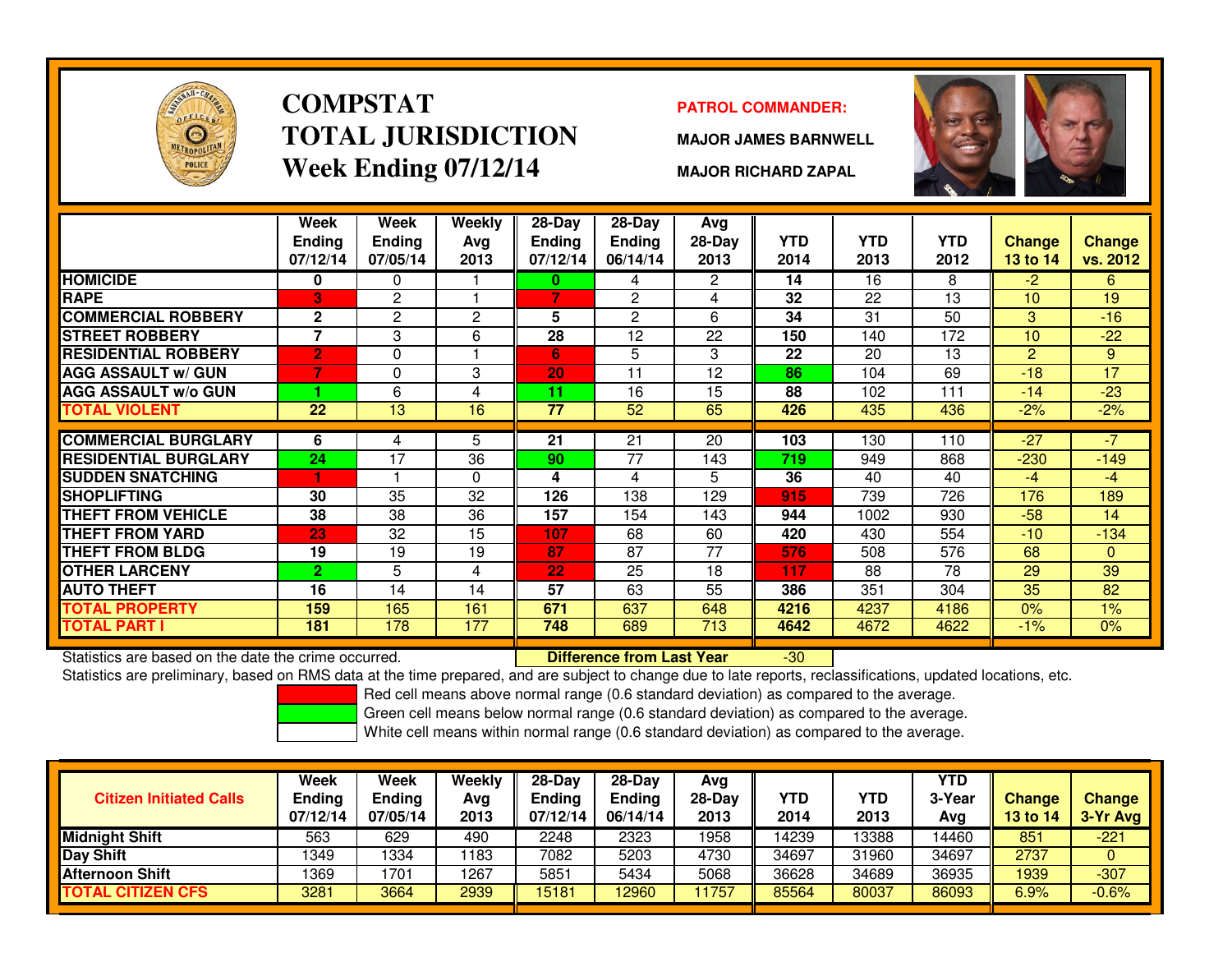

## **COMPSTATWEST CHATHAM PRECINCTWeek Ending 07/12/14**

**PRECINCT COMMANDER:**

**CAPT. CHARLES HALL**



|                             | Week<br><b>Ending</b><br>07/12/14 | Week<br><b>Ending</b><br>07/05/14 | Weekly<br>Ava<br>2013 | 28-Day<br><b>Endina</b><br>07/12/14 | 28-Day<br><b>Endina</b><br>06/14/14 | Avg<br>28-Day<br>2013 | <b>YTD</b><br>2014 | <b>YTD</b><br>2013 | <b>YTD</b><br>2012 | <b>Change</b><br>13 to 14 | <b>Change</b><br>vs. 2012 |
|-----------------------------|-----------------------------------|-----------------------------------|-----------------------|-------------------------------------|-------------------------------------|-----------------------|--------------------|--------------------|--------------------|---------------------------|---------------------------|
| <b>HOMICIDE</b>             | 0                                 | 0                                 | 0                     | 0                                   | 0                                   | 0                     | 0                  |                    | 0                  | $-1$                      | $\mathbf{0}$              |
| <b>RAPE</b>                 |                                   |                                   | $\Omega$              | $\mathbf{2}$                        | $\Omega$                            |                       | 8                  | 5                  | 4                  | 3                         | $\overline{4}$            |
| <b>COMMERCIAL ROBBERY</b>   | $\bf{0}$                          | 0                                 | $\Omega$              |                                     | $\Omega$                            |                       | 5                  | 4                  | 9                  |                           | -4                        |
| <b>STREET ROBBERY</b>       |                                   | 0                                 | 0                     |                                     | $\Omega$                            | $\overline{2}$        | 11                 | 14                 | 23                 | -3                        | $-12$                     |
| <b>RESIDENTIAL ROBBERY</b>  |                                   | 0                                 | $\Omega$              |                                     | 3                                   |                       | 8                  | 4                  | $\Omega$           | $\overline{4}$            | 8                         |
| <b>AGG ASSAULT w/ GUN</b>   | $\overline{2}$                    | 0                                 | 0                     | B                                   |                                     |                       | 8                  | 10                 | 8                  | $-2$                      | $\overline{0}$            |
| <b>AGG ASSAULT w/o GUN</b>  | $\bf{0}$                          | 0                                 |                       |                                     | 3                                   | 3                     | 11                 | 17                 | 18                 | $-6$                      | $-7$                      |
| <b>TOTAL VIOLENT</b>        | $\overline{5}$                    |                                   | $\overline{2}$        | 9                                   |                                     | 8                     | 51                 | 55                 | 62                 | $-7%$                     | $-18%$                    |
|                             |                                   |                                   |                       |                                     |                                     |                       |                    |                    |                    |                           |                           |
| <b>COMMERCIAL BURGLARY</b>  | $\mathbf{2}$                      | $\mathbf{2}$                      |                       |                                     | 4                                   | $\mathbf{2}$          | 23                 | 15                 | 9                  | 8                         | 14                        |
| <b>RESIDENTIAL BURGLARY</b> | 4                                 | 5                                 | 6                     | 17                                  | 13                                  | 25                    | 128                | 153                | 138                | $-25$                     | $-10$                     |
| <b>ISUDDEN SNATCHING</b>    | н                                 | 0                                 | 0                     |                                     | $\Omega$                            | $\Omega$              | 3                  | $\Omega$           | 4                  | 3                         | -1                        |
| <b>SHOPLIFTING</b>          | $\overline{9}$                    | 10                                | 3                     | 33                                  | 24                                  | 12                    | 144                | 78                 | 65                 | 66                        | 79                        |
| <b>THEFT FROM VEHICLE</b>   | 5                                 | 3                                 | 5                     | 21                                  | 24                                  | 21                    | 161                | 139                | 118                | 22                        | 43                        |
| <b>THEFT FROM YARD</b>      | $\mathbf{2}$                      | 7                                 | $\mathbf{2}$          | 14                                  | 3                                   | 8                     | 66                 | 55                 | 94                 | 11                        | $-28$                     |
| <b>THEFT FROM BLDG</b>      | 6                                 |                                   | 3                     | 17                                  | 16                                  | 11                    | 108                | 69                 | 98                 | 39                        | 10                        |
| <b>OTHER LARCENY</b>        | 0                                 |                                   |                       |                                     | 5                                   | $\overline{2}$        | 20                 | $\overline{7}$     | 15                 | 13                        | 5                         |
| <b>AUTO THEFT</b>           | 3                                 | $\overline{2}$                    | 2                     | 9                                   | 8                                   | 9                     | 72                 | 51                 | 40                 | 21                        | 32                        |
| <b>TOTAL PROPERTY</b>       | 32                                | 31                                | 23                    | 120                                 | 97                                  | 91                    | 725                | 567                | 581                | 28%                       | 25%                       |
| <b>TOTAL PART I</b>         | 37                                | 32                                | 25                    | 129                                 | 104                                 | 99                    | 776                | 622                | 643                | 25%                       | 21%                       |

Statistics are based on the date the crime occurred. **Difference from Last Year** 

<sup>154</sup>

Statistics are preliminary, based on RMS data at the time prepared, and are subject to change due to late reports, reclassifications, updated locations, etc.

Red cell means above normal range (0.6 standard deviation) as compared to the average.

Green cell means below normal range (0.6 standard deviation) as compared to the average.

| <b>Citizen Initiated Calls</b> | Week<br><b>Ending</b><br>07/12/14 | Week<br><b>Ending</b><br>07/05/14 | Weekly<br>Avg<br>2013 | $28-Dav$<br>Ending<br>07/12/14 | $28-Dav$<br><b>Ending</b><br>06/14/14 | Avg<br>$28-Day$<br>2013 | YTD<br>2014 | YTD<br>2013 | <b>YTD</b><br>3-Year<br>Avg | <b>Change</b><br>13 to 14 | <b>Change</b><br>3-Yr Avg |
|--------------------------------|-----------------------------------|-----------------------------------|-----------------------|--------------------------------|---------------------------------------|-------------------------|-------------|-------------|-----------------------------|---------------------------|---------------------------|
| <b>Midnight Shift</b>          | 113                               | 107                               | 97                    | 427                            | 471                                   | 389                     | 2822        | 2606        | 2861                        | 216                       | $-39$                     |
| <b>Day Shift</b>               | 303                               | 275                               | 242                   | 2809                           | 1015                                  | 967                     | 7133        | 6567        | 7025                        | 566                       | 108                       |
| <b>Afternoon Shift</b>         | 255                               | 372                               | 259                   | 1251                           | 980                                   | 1036                    | 7723        | 7036        | 7543                        | 687                       | 180                       |
| <b>TOTAL CITIZEN CFS</b>       | 671                               | 67 <sup>1</sup>                   | 598                   | 4487                           | 2466                                  | 2392                    | 17678       | 16209       | 17428                       | 9.1%                      | .4%                       |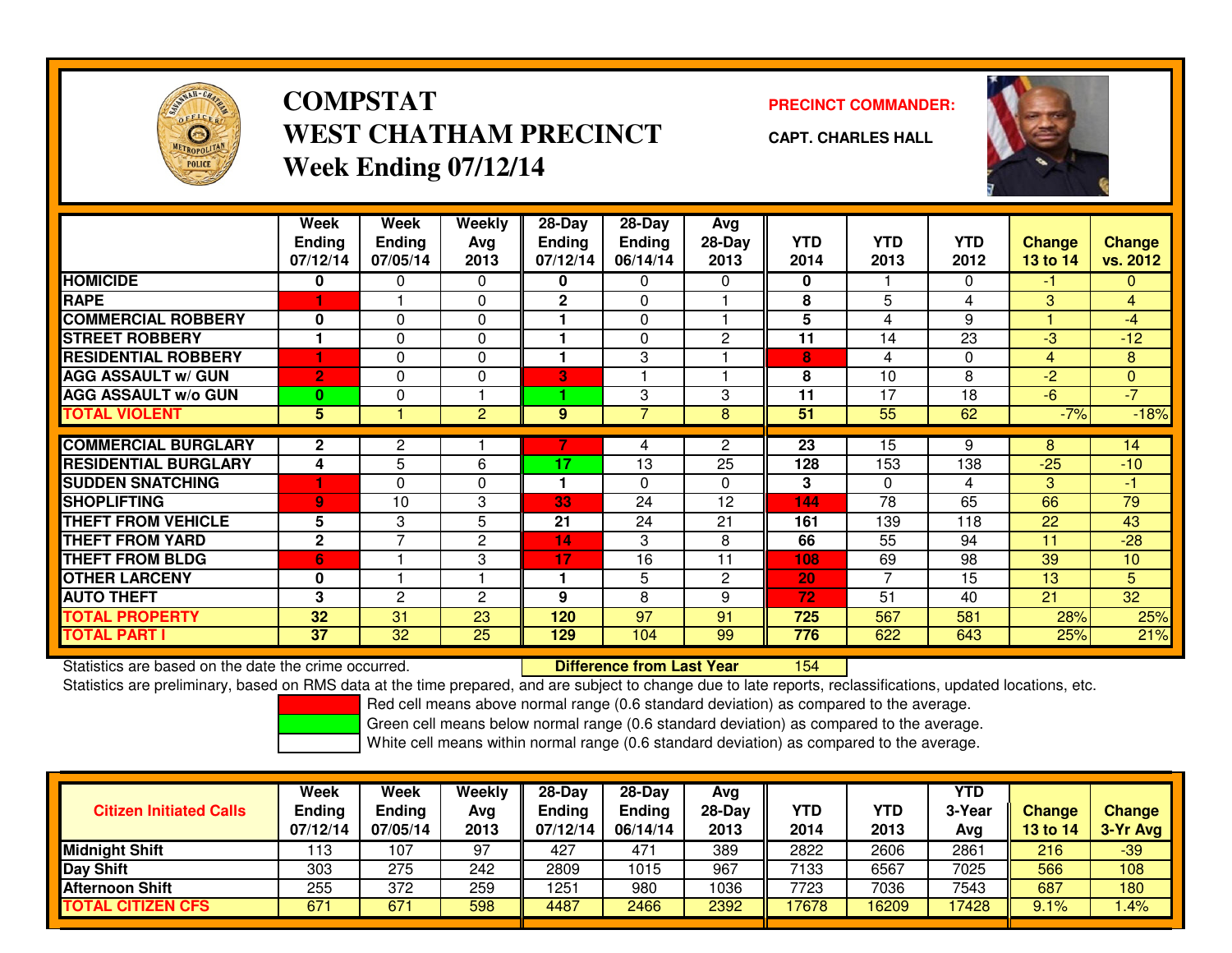

## **COMPSTATDOWNTOWN PRECINCTWeek Ending 07/12/14**

**PRECINCT COMMANDER:**

**CAPT. BEN HERRON**



|                             | Week          | Week           | Weekly         | $28-Day$       | $28-Day$       | Avg            |            |            |                |                |               |
|-----------------------------|---------------|----------------|----------------|----------------|----------------|----------------|------------|------------|----------------|----------------|---------------|
|                             | <b>Ending</b> | <b>Ending</b>  | Avg            | <b>Ending</b>  | <b>Ending</b>  | $28-Day$       | <b>YTD</b> | <b>YTD</b> | <b>YTD</b>     | <b>Change</b>  | <b>Change</b> |
|                             | 07/12/14      | 07/05/14       | 2013           | 07/12/14       | 06/14/14       | 2013           | 2014       | 2013       | 2012           | 13 to 14       | vs. 2012      |
| <b>HOMICIDE</b>             | 0             | 0              | 0              | 0              |                |                | 2.         | 6          |                | $-4$           |               |
| <b>RAPE</b>                 |               |                | 0              | $\mathbf 2$    | 0              |                | 6          | 6          | 3              | $\mathbf{0}$   | 3             |
| <b>COMMERCIAL ROBBERY</b>   | 0             | $\Omega$       | 0              | $\bf{0}$       | 0              |                | 4          | 5          | 6              | $-1$           | $-2$          |
| <b>STREET ROBBERY</b>       | 3             | $\overline{c}$ | $\mathbf{2}$   | 11             | 4              | 8              | 38         | 56         | 54             | $-18$          | $-16$         |
| <b>RESIDENTIAL ROBBERY</b>  | $\bf{0}$      | $\Omega$       | 0              |                | 0              |                |            | 4          | $\overline{2}$ | $-3$           | $-1$          |
| <b>AGG ASSAULT w/ GUN</b>   |               | $\mathbf 0$    |                | 3              | $\overline{c}$ | 3              | 16         | 28         | 12             | $-12$          | 4             |
| <b>AGG ASSAULT w/o GUN</b>  | $\mathbf{0}$  | 2              |                | $\overline{2}$ | 3              | 4              | 24         | 22         | 33             | $\overline{2}$ | $-9$          |
| <b>TOTAL VIOLENT</b>        | 5             | 5              | $\overline{4}$ | 19             | 10             | 18             | 91         | 127        | 111            | $-28%$         | $-18%$        |
|                             |               |                |                |                |                |                |            |            |                |                |               |
| <b>COMMERCIAL BURGLARY</b>  |               | 0              |                | 4              | 5              | 3              | 21         | 15         | 16             | 6              | 5.            |
| <b>RESIDENTIAL BURGLARY</b> | $\mathbf{2}$  | 2              | 3              | 10             | 3              | 13             | 59         | 98         | 85             | $-39$          | $-26$         |
| <b>SUDDEN SNATCHING</b>     | 0             | $\Omega$       | $\Omega$       | $\mathbf{2}$   |                | $\overline{2}$ | 13         | 22         | 20             | $-9$           | $-7$          |
| <b>SHOPLIFTING</b>          | 4             | 6              | 4              | 18             | 17             | 17             | 128        | 89         | 69             | 39             | 59            |
| <b>THEFT FROM VEHICLE</b>   | 10            | 14             | $\overline{7}$ | 47             | 44             | 29             | 250        | 196        | 189            | 54             | 61            |
| <b>THEFT FROM YARD</b>      |               | 10             | 4              | 28             | 14             | 18             | 112        | 134        | 114            | $-22$          | $-2$          |
| <b>THEFT FROM BLDG</b>      | 4             | 5              | 4              | 17             | 15             | 15             | 130        | 92         | 129            | 38             |               |
| <b>OTHER LARCENY</b>        | $\bf{0}$      |                |                | 6 <sup>1</sup> | 8              | 4              | 29         | 24         | 16             | 5              | 13            |
| <b>AUTO THEFT</b>           | $\mathbf{2}$  |                | $\mathbf{2}$   | 7              | 16             | 9              | 63         | 58         | 49             | 5              | 14            |
| <b>TOTAL PROPERTY</b>       | 30            | 39             | 27             | 139            | 123            | 110            | 805        | 728        | 687            | 11%            | 17%           |
| <b>TOTAL PART I</b>         | 35            | 44             | 31             | 158            | 133            | 128            | 896        | 855        | 798            | 5%             | 12%           |

Statistics are based on the date the crime occurred. **Difference from Last Year** 

Statistics are based on the date the crime occurred.<br>Statistics are preliminary, based on RMS data at the time prepared, and are subject to change due to late reports, reclassifications, updated locations, etc.

Red cell means above normal range (0.6 standard deviation) as compared to the average.

Green cell means below normal range (0.6 standard deviation) as compared to the average.

| <b>Citizen Initiated Calls</b> | Week<br><b>Ending</b><br>07/12/14 | <b>Week</b><br>Ending<br>07/05/14 | Weekly<br>Avg<br>2013 | $28-Dav$<br><b>Ending</b><br>07/12/14 | $28-Dav$<br><b>Ending</b><br>06/14/14 | Avg<br>28-Dav<br>2013 | YTD<br>2014 | YTD<br>2013 | <b>YTD</b><br>3-Year<br>Avg | <b>Change</b><br>13 to 14 | <b>Change</b><br>3-Yr Avg |
|--------------------------------|-----------------------------------|-----------------------------------|-----------------------|---------------------------------------|---------------------------------------|-----------------------|-------------|-------------|-----------------------------|---------------------------|---------------------------|
| <b>Midnight Shift</b>          | 131                               | 137                               | 107                   | 518                                   | 496                                   | 428                   | 3190        | 3009        | 3237                        | 181                       | $-47$                     |
| Day Shift                      | 228                               | 229                               | 208                   | 934                                   | 919                                   | 832                   | 5971        | 5704        | 6027                        | 267                       | $-56$                     |
| <b>Afternoon Shift</b>         | 263                               | 325                               | 226                   | 1076                                  | 980                                   | 905                   | 6653        | 6270        | 6569                        | 383                       | 84                        |
| TOTAL CITIZEN CFS              | 622                               | 691                               | 541                   | 2528                                  | 2395                                  | 2165                  | 15814       | 14983       | 15833                       | 5.5%                      | $-0.1%$                   |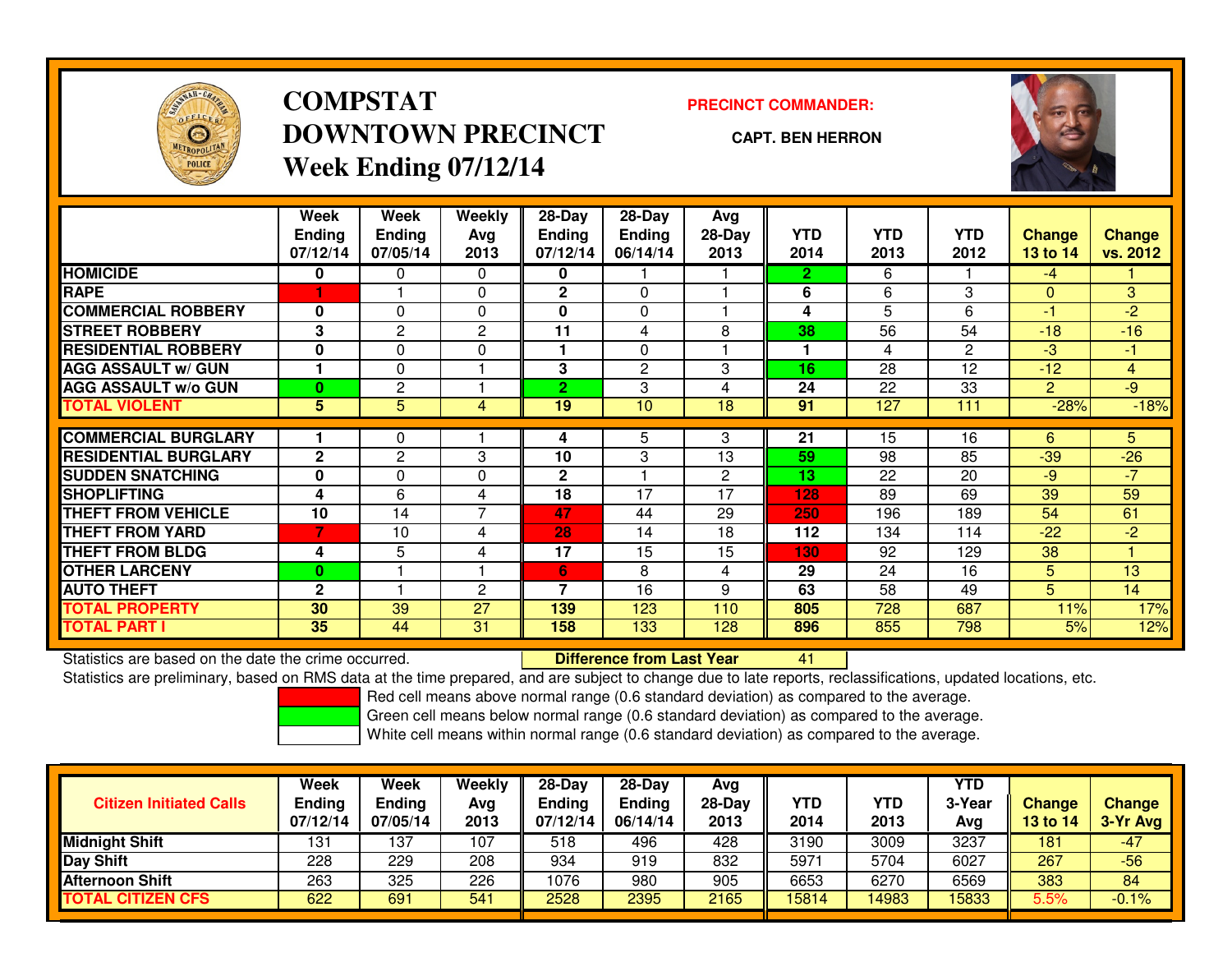

## **COMPSTATCENTRAL PRECINCT Week Ending 07/12/14**

**PRECINCT COMMANDER:**



|                             | Week<br><b>Ending</b> | Week<br>Ending | Weekly<br>Avg | $28-Day$<br><b>Ending</b> | $28 - Day$<br><b>Ending</b> | Avg<br>$28-Day$ | <b>YTD</b>      | <b>YTD</b>      | <b>YTD</b>      | <b>Change</b>  | <b>Change</b>  |
|-----------------------------|-----------------------|----------------|---------------|---------------------------|-----------------------------|-----------------|-----------------|-----------------|-----------------|----------------|----------------|
|                             | 07/12/14              | 07/05/14       | 2013          | 07/12/14                  | 06/14/14                    | 2013            | 2014            | 2013            | 2012            | 13 to 14       | vs. 2012       |
| <b>HOMICIDE</b>             | 0                     | 0              | $\mathbf{0}$  | 0                         | $\mathbf{2}$                |                 | 9               | 4               | 5               | 5.             | 4              |
| <b>RAPE</b>                 | $\bf{0}$              | $\Omega$       | $\Omega$      |                           | 0                           | 0               | 7               | 5               | $\Omega$        | 2              | $\overline{7}$ |
| <b>COMMERCIAL ROBBERY</b>   | $\bf{0}$              |                | $\Omega$      |                           | 0                           |                 | 9               | 7               | 9               | 2              | $\overline{0}$ |
| <b>STREET ROBBERY</b>       | 3                     |                |               | 11                        | 5                           | 5               | 58              | 32              | 44              | 26             | 14             |
| <b>RESIDENTIAL ROBBERY</b>  |                       | $\Omega$       | $\Omega$      | $\overline{2}$            |                             |                 | 3               | 4               | 3               | -1             | $\Omega$       |
| <b>AGG ASSAULT w/ GUN</b>   | 3                     | $\Omega$       |               | $\overline{9}$            | 5                           | 4               | $\overline{36}$ | $\overline{32}$ | $\overline{25}$ | $\overline{4}$ | 11             |
| <b>AGG ASSAULT w/o GUN</b>  |                       |                |               | 3                         | 6                           | 4               | 23              | 32              | 24              | $-9$           | $-1$           |
| <b>TOTAL VIOLENT</b>        | 8                     | 3              | 4             | 27                        | 19                          | 17              | 145             | 116             | 110             | 25%            | 32%            |
|                             |                       |                |               |                           |                             |                 |                 |                 |                 |                |                |
| <b>COMMERCIAL BURGLARY</b>  |                       |                | 2             | 3                         | 6                           |                 | 21              | 46              | 25              | $-25$          | $-4$           |
| <b>RESIDENTIAL BURGLARY</b> | 6                     | 5              | 9             | 26                        | 27                          | 37              | 225             | 249             | 245             | $-24$          | $-20$          |
| <b>SUDDEN SNATCHING</b>     | $\bf{0}$              |                | $\Omega$      |                           |                             |                 | 5               | 6               | 7               | -1             | $-2$           |
| <b>SHOPLIFTING</b>          | 3                     | 3              | 2             | 10                        | $\overline{7}$              | 8               | 57              | 56              | 21              |                | 36             |
| <b>THEFT FROM VEHICLE</b>   | 6                     | 7              | 9             | 41                        | 35                          | 36              | 226             | 226             | 234             | $\Omega$       | $-8$           |
| <b>THEFT FROM YARD</b>      | 6                     | $\overline{7}$ | 4             | 30                        | 30                          | 16              | 111             | 110             | 144             |                | $-33$          |
| <b>THEFT FROM BLDG</b>      | 5                     | 5              | 4             | 16                        | 27                          | 17              | 115             | 113             | 98              | 2              | 17             |
| <b>OTHER LARCENY</b>        |                       | 2              |               | 5                         | 4                           | 4               | 18              | 12              | 10              | 6              | 8              |
| <b>AUTO THEFT</b>           | 5                     | 6              | 4             | 21                        | 19                          | 17              | 132             | 94              | 73              | 38             | 59             |
| <b>TOTAL PROPERTY</b>       | 33                    | 37             | 35            | 153                       | 156                         | 142             | 910             | 912             | 857             | 0%             | 6%             |
| <b>TOTAL PART I</b>         | 41                    | 40             | 39            | 180                       | 175                         | 159             | 1055            | 1028            | 967             | 3%             | 9%             |

Statistics are based on the date the crime occurred. **Difference from Last Year** 

<sup>27</sup>

Statistics are preliminary, based on RMS data at the time prepared, and are subject to change due to late reports, reclassifications, updated locations, etc.

Red cell means above normal range (0.6 standard deviation) as compared to the average.

Green cell means below normal range (0.6 standard deviation) as compared to the average.

| <b>Ending</b><br><b>Citizen Initiated Calls</b><br>07/12/14 | Ending<br>07/05/14 | Avg<br>2013 | <b>Ending</b><br>07/12/14 | <b>Ending</b><br>06/14/14 | Avg<br>$28 - Day$<br>2013 | YTD<br>2014 | YTD<br>2013 | 3-Year<br>Ava | Change<br>13 to 14 | <b>Change</b><br>3-Yr Avg |
|-------------------------------------------------------------|--------------------|-------------|---------------------------|---------------------------|---------------------------|-------------|-------------|---------------|--------------------|---------------------------|
| <b>Midnight Shift</b><br>131                                | 127                | 105         | 501                       | 532                       | 419                       | 3087        | 2911        | 3153          | 176                | $-66$                     |
| 287<br><b>Day Shift</b>                                     | 303                | 249         | 1138                      | 119                       | 996                       | 7372        | 6734        | 6925          | 638                | 447                       |
| 283<br><b>Afternoon Shift</b>                               | 323                | 263         | 1162                      | 170                       | 1050                      | 7449        | 7283        | 7799          | 166                | $-350$                    |
| 701<br>TOTAL CITIZEN CFS                                    | 753                | 616         | 2801                      | 2821                      | 2465                      | 17908       | 16928       | 17876         | 5.8%               | $0.2\%$                   |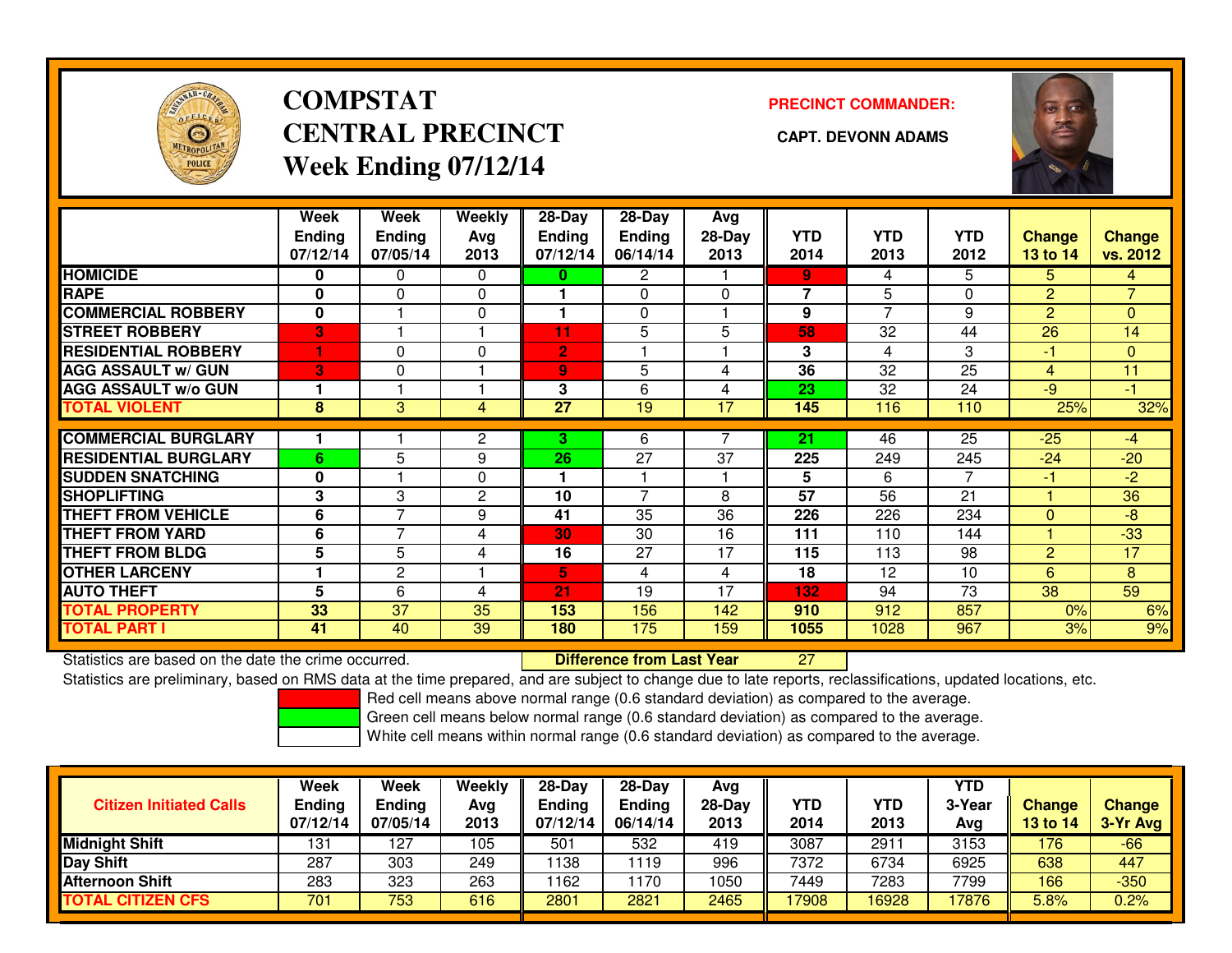

#### **COMPSTAT PRECINCT COMMANDER: SOUTHSIDE PRECINCT CAPT. TERRY SHOOPWeek Ending 07/12/14**



|                             | Week<br><b>Ending</b><br>07/12/14 | Week<br><b>Ending</b><br>07/05/14 | Weekly<br>Avg<br>2013 | 28-Day<br><b>Ending</b><br>07/12/14 | $28-Day$<br><b>Ending</b><br>06/14/14 | Avg<br>28-Day<br>2013 | <b>YTD</b><br>2014 | <b>YTD</b><br>2013 | <b>YTD</b><br>2012 | <b>Change</b><br>13 to 14 | <b>Change</b><br>vs. 2012 |
|-----------------------------|-----------------------------------|-----------------------------------|-----------------------|-------------------------------------|---------------------------------------|-----------------------|--------------------|--------------------|--------------------|---------------------------|---------------------------|
| <b>HOMICIDE</b>             | 0                                 | 0                                 | 0                     | 0                                   | 0                                     | 0                     | 0                  | 3                  | 0                  | $-3$                      | 0                         |
| <b>RAPE</b>                 | 0                                 | $\Omega$                          | $\Omega$              | O                                   |                                       |                       | $\mathbf{2}$       | 2                  | 3                  | $\Omega$                  | -1                        |
| <b>COMMERCIAL ROBBERY</b>   | $\overline{2}$                    |                                   | 0                     | 3                                   | $\mathbf{2}$                          | 2                     | 12                 | 9                  | 22                 | 3                         | $-10$                     |
| <b>ISTREET ROBBERY</b>      | 0                                 | $\Omega$                          |                       | 3                                   | 3                                     | 3                     | 24                 | 13                 | 27                 | 11                        | -3                        |
| <b>RESIDENTIAL ROBBERY</b>  | 0                                 | $\Omega$                          | $\Omega$              |                                     | 0                                     |                       | 6                  | 3                  | 7                  | 3                         | -1                        |
| <b>AGG ASSAULT w/ GUN</b>   | 0                                 | $\Omega$                          | $\Omega$              |                                     |                                       |                       | 5                  | 9                  | 7                  | -4                        | $-2$                      |
| <b>AGG ASSAULT w/o GUN</b>  | 0                                 | $\Omega$                          | 0                     | 0                                   |                                       | 2                     | 8                  | 19                 | 18                 | $-11$                     | $-10$                     |
| <b>TOTAL VIOLENT</b>        | $\overline{2}$                    |                                   | $\overline{2}$        | 8                                   | 8                                     | 10 <sup>1</sup>       | 57                 | 58                 | 84                 | $-2%$                     | $-32%$                    |
|                             |                                   |                                   |                       |                                     |                                       |                       |                    |                    |                    |                           |                           |
| <b>COMMERCIAL BURGLARY</b>  | 0                                 | 0                                 |                       | 2                                   | 3                                     | 4                     | 20                 | $\overline{32}$    | 41                 | $-12$                     | $-21$                     |
| <b>RESIDENTIAL BURGLARY</b> | 3                                 | $\Omega$                          | 8                     | 14                                  | 10                                    | 31                    | 119                | 205                | 195                | $-86$                     | $-76$                     |
| <b>SUDDEN SNATCHING</b>     | 0                                 | $\Omega$                          | $\Omega$              | $\mathbf{0}$                        | $\overline{2}$                        |                       | 7                  | 6                  | 6                  |                           |                           |
| <b>SHOPLIFTING</b>          | 8                                 | 11                                | 15                    | 41                                  | 60                                    | 58                    | 359                | 349                | 392                | 10                        | $-33$                     |
| <b>THEFT FROM VEHICLE</b>   | 9                                 | $\overline{ }$                    | $\overline{7}$        | 26                                  | 29                                    | 28                    | 162                | 223                | 187                | $-61$                     | $-25$                     |
| <b>THEFT FROM YARD</b>      | $\bf{0}$                          | 3                                 | $\overline{2}$        | 13                                  | 10                                    | 8                     | 60                 | 58                 | 98                 | $\overline{2}$            | $-38$                     |
| <b>THEFT FROM BLDG</b>      |                                   | 5                                 | 5                     | 22                                  | 13                                    | 19                    | 101                | 135                | 142                | $-34$                     | $-41$                     |
| <b>OTHER LARCENY</b>        | ۴                                 | $\Omega$                          |                       | $\overline{2}$                      | $\overline{2}$                        | 4                     | 17                 | 27                 | 13                 | $-10$                     | $\overline{4}$            |
| <b>AUTO THEFT</b>           | 3                                 |                                   | 2                     | 8                                   | 7                                     | 9                     | 51                 | 73                 | 82                 | $-22$                     | $-31$                     |
| <b>TOTAL PROPERTY</b>       | 25                                | 27                                | 40                    | 128                                 | 136                                   | 163                   | 896                | 1108               | 1156               | $-19%$                    | $-22%$                    |
| <b>TOTAL PART I</b>         | 27                                | 28                                | 43                    | 136                                 | 144                                   | 173                   | 953                | 1166               | 1240               | $-18%$                    | $-23%$                    |

Statistics are based on the date the crime occurred. **Difference from Last Year** 

-213

Statistics are preliminary, based on RMS data at the time prepared, and are subject to change due to late reports, reclassifications, updated locations, etc.

Red cell means above normal range (0.6 standard deviation) as compared to the average.

Green cell means below normal range (0.6 standard deviation) as compared to the average.

| <b>Citizen Initiated Calls</b> | <b>Week</b><br><b>Ending</b><br>07/12/14 | Week<br>Ending<br>07/05/14 | <b>Weekly</b><br>Avg<br>2013 | 28-Day<br><b>Ending</b><br>07/12/14 | $28-Dav$<br><b>Ending</b><br>06/14/14 | Avg<br>28-Day<br>2013 | YTD<br>2014 | YTD<br>2013 | <b>YTD</b><br>3-Year<br>Avg | Change<br>13 to 14 | <b>Change</b><br>3-Yr Avg |
|--------------------------------|------------------------------------------|----------------------------|------------------------------|-------------------------------------|---------------------------------------|-----------------------|-------------|-------------|-----------------------------|--------------------|---------------------------|
| <b>Midnight Shift</b>          | 96                                       |                            | 86                           | 372                                 | 412                                   | 343                   | 2442        | 2289        | 2472                        | 153                | $-30$                     |
| <b>Day Shift</b>               | 248                                      | 270                        | 238                          | 1083                                | 1075                                  | 950                   | 6965        | 6298        | 6925                        | 667                | 40                        |
| <b>Afternoon Shift</b>         | 266                                      | 309                        | 244                          | 1103                                | 1067                                  | 976                   | 6900        | 6530        | 6980                        | 370                | $-80$                     |
| <b>TOTAL CITIZEN CFS</b>       | 610                                      | 690                        | 567                          | 2558                                | 2554                                  | 2269                  | 16307       | 15117       | 16377                       | 7.9%               | $-0.4%$                   |